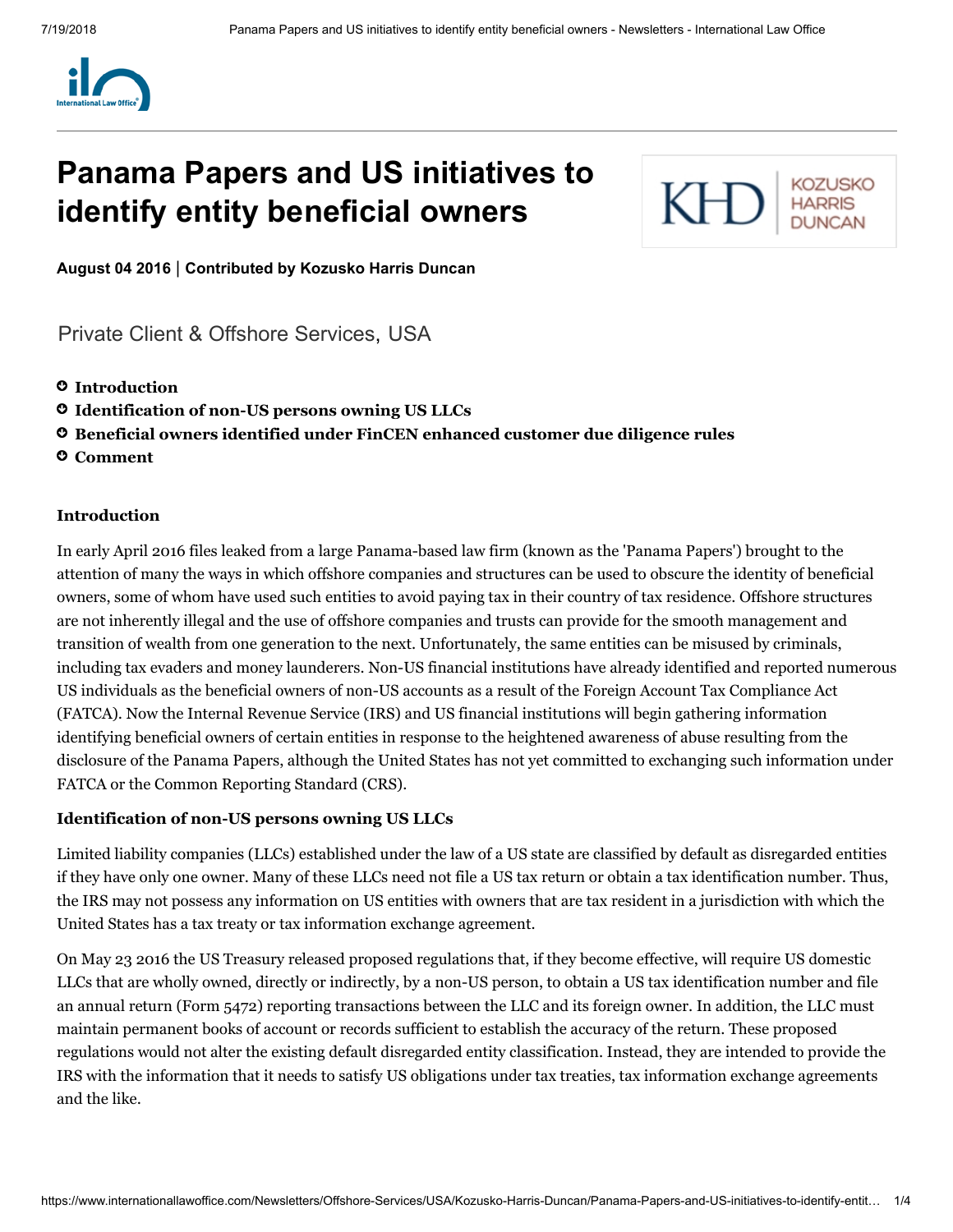#### 7/19/2018 Panama Papers and US initiatives to identify entity beneficial owners - Newsletters - International Law Office

The term 'transaction' in the proposed regulations is defined to include any sale, assignment, lease, license, loan advance, contributions or other transfer of any interest in or a right to use any property or money, as well as the performance of any services for the benefit, or on behalf, of another taxpayer. Contributions to and distributions from the LLC would be considered reportable transactions. Penalties for failure to file the required return or maintain records will apply. A revised Form 5472 has not yet been released, but LLCs will likely be required to report:

- the name, address and tax identification number, if any, of its non-US owner;
- each country in which the owner is tax resident;
- places where the owner conducts its business; and
- the country or countries of organisation, citizenship, or incorporation of the owner.

'Indirect sole ownership' means ownership by one person entirely through one or more entities disregarded as separate from their owners or through trusts that are classified as 'grantor trusts' under the US grantor trust rules, regardless of whether any such disregarded entity or grantor trust is domestic or foreign. Thus, the proposed regulations will affect the US-based foreign grantor trust structure often used for succession planning purposes where the matriarch and patriarch are non-US persons but the children or grandchildren are US persons. In that situation, a non-US settlor can establish a trust under the law of a US state (eg, South Dakota or Delaware) that is nevertheless classified as a foreign trust for US tax purposes. That trust can be the single member of an LLC, the director of which can open an investment account and manage the portfolio. Historically, no US income or information return needed to be filed provided that neither the LLC nor the trust received any US source income or engaged in any US trade or business during the taxable year. However, once the proposed regulations become effective the requirement for the LLC to file Form 5472 will provide the IRS with information regarding the non-US trust settlor. The IRS can then exchange information with the tax authorities of the settlor's country of tax residence, although it is not currently obligated to do so.

The proposed regulations are intended to fill a gap in information collection that was hindering the IRS from complying with international standards of transparency and cooperation with tax information exchange agreements. They also put the US-based trust in the aforementioned structure on equal footing with offshore trusts established in a jurisdiction that is implementing the CRS and which will require the trustee to report information regarding a settlor who is tax resident in a CRS participating jurisdiction.

# <span id="page-1-0"></span>**Beneficial owners identified under FinCEN enhanced customer due diligence rules**

New customer due diligence rules issued by the Financial Crimes Enforcement Network (FinCEN) are already in effect. Under these rules certain US financial institutions (defined as 'covered financial institutions') must now identify the beneficial owner of a legal entity customer at the time a new account is opened. Covered financial institutions include banks, federally regulated trust companies, securities broker-dealers and mutual funds.

# *Legal entity customer*

For purposes of the FinCEN rules, a 'legal entity customer' means:

- a corporation;
- an LLC;
- another entity that is created by filing a public document with a secretary of state or similar office (which might include a limited partnership);
- a general partnership; and
- any similar entity formed under the laws of a non-US jurisdiction.

The FinCEN rules specifically provide that a legal entity customer does not include, among other things, a pooled investment fund that is operated or advised by an investment company, an investment adviser that is registered with the Securities and Exchange Commission (SEC) or a non-US financial institution established in a jurisdiction where the regulator of such institution maintains beneficial ownership information regarding such institution.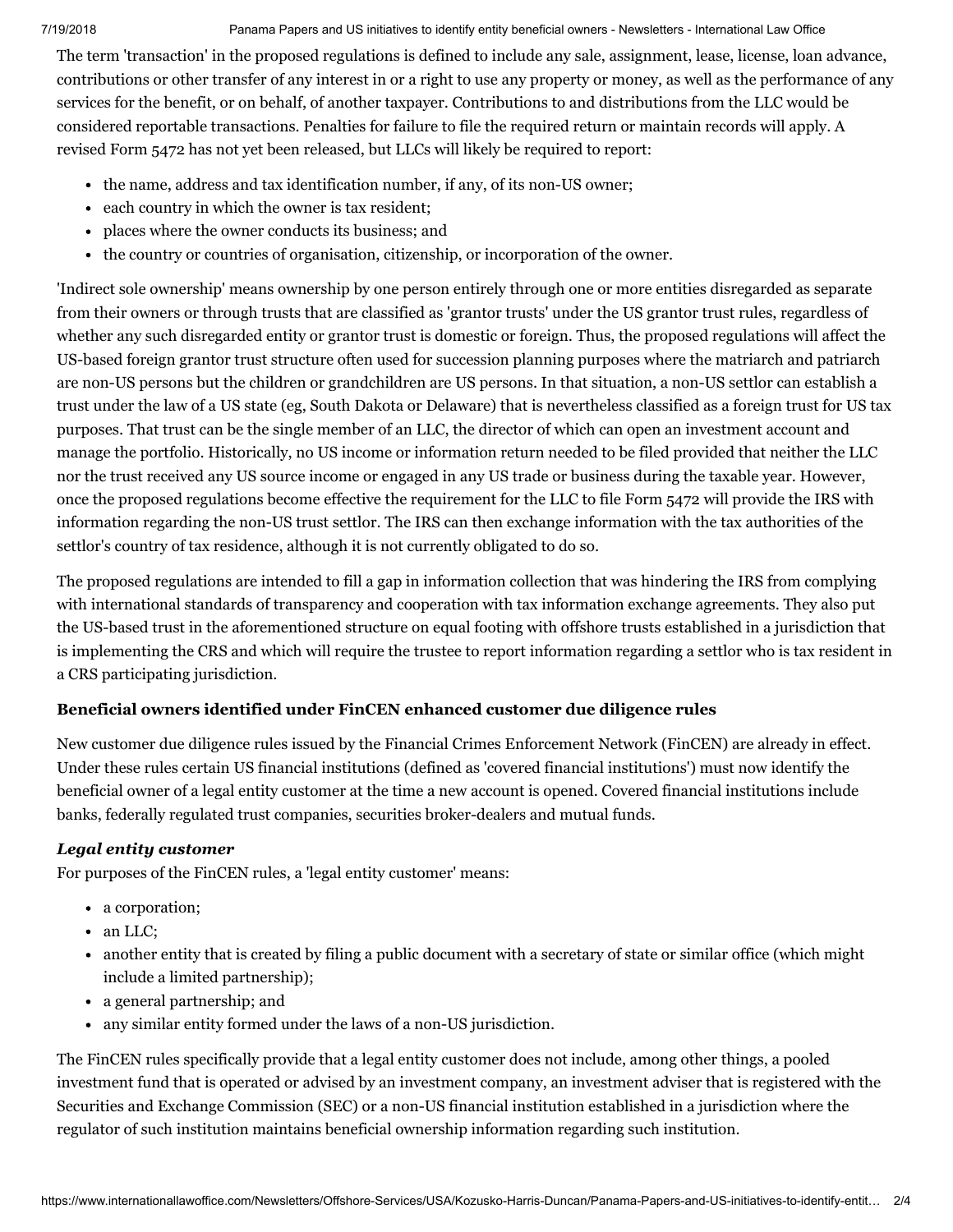# *Beneficial owner identifying information required*

The FinCEN rules include a form of certification which the financial institution can use to obtain the required information from the individual opening the account on behalf of the legal entity customer. The financial institution may rely on such information regarding the identity of the entity's beneficial owner or owners, provided the financial institution has no knowledge of facts that would reasonably call into question the reliability of such information.

The financial institution is required to identity:

- up to four individuals who, directly or indirectly, through any contract, arrangement, understanding, relationship or otherwise, own 25% or more of the equity interest of the legal entity customer; and
- a single individual with significant responsibility to control, manage or direct a legal entity customer, such as an executive officer or senior manager (referred to in the rules as the 'control prong').

Two types of legal entity are subject to only the control prong identification requirement:

- a pooled investment vehicle that is operated or advised by an investment company or investment adviser that is not excluded from the definition of a 'legal entity customer'; and
- any legal entity that is established as a non-profit corporation or similar entity and has filed its organisational documents with the appropriate state authority as necessary.

The individual opening the account must provide the name, address, date of birth and social security number (or passport number or other similar information, in the case of a non-US person) for each beneficial owner. The financial institution is required to maintain updated information on the beneficial owners as such information changes. The financial institution's records are subject to government subpoena in connection with law enforcement investigations. The FinCEN regulations will not result in a national register of beneficial owner information for entities because the relevant financial institution will retain the collected information and only disclose it to the US government upon specific request.

# *Private trusts*

A legal entity customer does not include a private trust, whether established under the trust laws of a US state or non-US jurisdiction. Thus, a trustee opening a bank account for a trust will not be required under the FinCEN rules to provide information on the trust's settlor or beneficiaries. Regardless, financial institutions already gather information under their customer identity protocols and often request a copy of the trust instrument. Moreover, trustees themselves are answerable to law enforcement in appropriate circumstances as regards the settlor and beneficiaries of trusts for which they act as fiduciary.

Where the legal entity customer is owned by another entity rather than individuals, the FinCEN rules require the financial institution to look through all entity owners until individual beneficial owners are identified, with the exception of a trust that owns 25% or more of the equity interests, in which case the trustee will be the beneficial owner. Thus, in the common situation where a trust owns an LLC and the LLC opens a financial account, the FinCEN rules will require the LLC officer opening the account to provide identifying information on the trustee of the trust that owns the LLC and on the individual officer, but the due diligence inquiry should stop there.

Regardless of the specifics of the FinCEN rules, it is important to note that a covered financial institution may also identify additional individuals as part of its customer due diligence if it deems appropriate on the basis of risk. For example, a financial institution's risk assessment guidelines may cause the account manager or compliance department to ask for information on the settlor, the investment adviser or other persons with authority to direct the trustee.

## <span id="page-2-0"></span>**Comment**

https://www.internationallawoffice.com/Newsletters/Offshore-Services/USA/Kozusko-Harris-Duncan/Panama-Papers-and-US-initiatives-to-identify-entit… 3/4 Advisers to international families must be able to explain to family members why banks and other financial institutions are asking for increased identifying information when opening accounts for a family entity. The traditional desire for privacy of family affairs must be balanced against the abuses allegedly illuminated in the Panama Papers (and similar prior disclosures) and the desire of governments to impede terrorist financing and money laundering. Whether specifically affected by the Panama Papers or not, given the seemingly endless efforts of governments to require increased